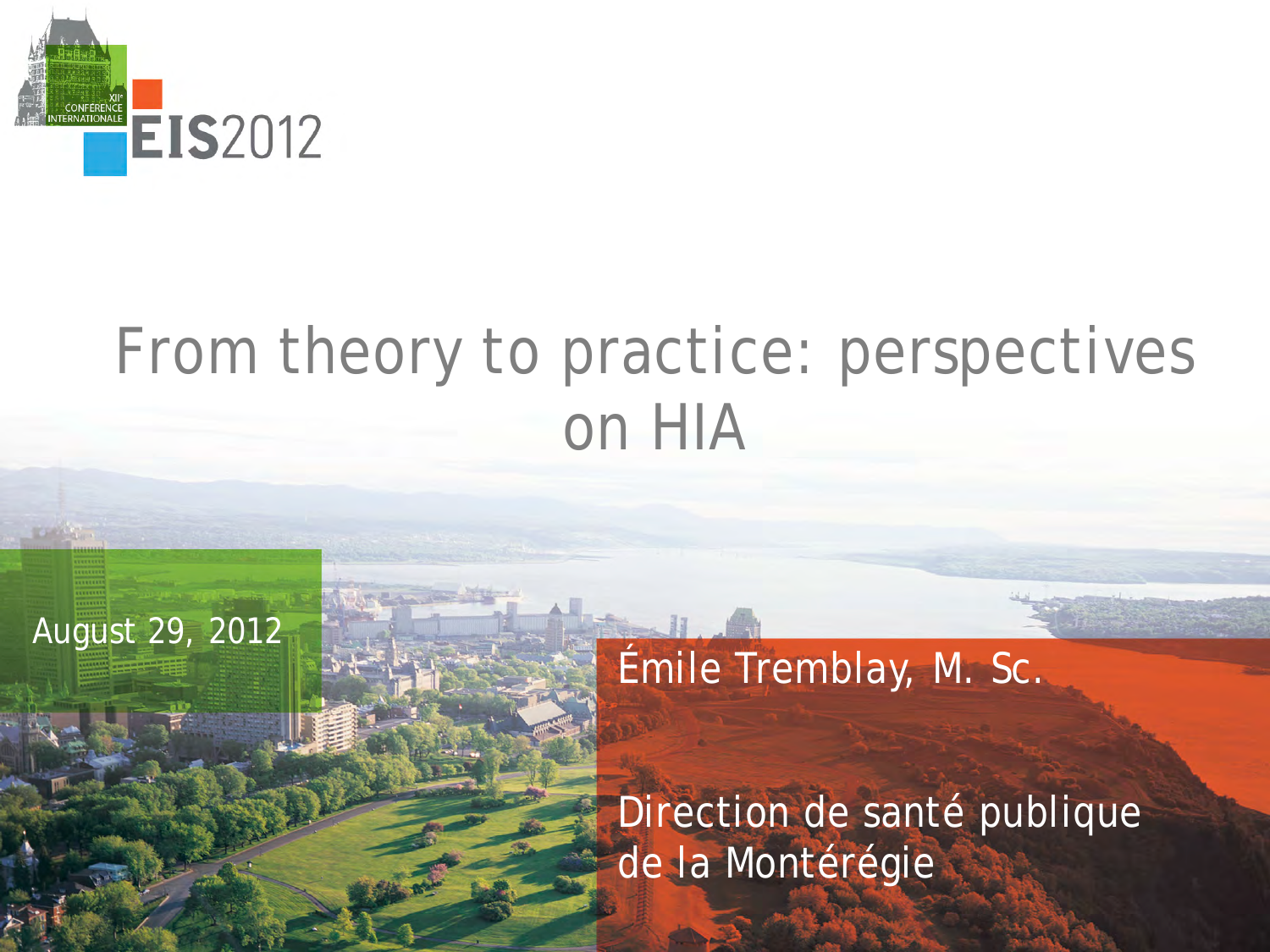

- **Montérégie region** 
	- **Located south of Montreal**
	- 1.45 million people
	- 189 municipalities, urban and rural
- $-HIA$ 
	- Since 2007
	- **Collaborative** 
		- **Direction de santé publique (regional organization)**
		- Centre de santé et de services sociaux (local organization)
		- **Municipality**
	- **•** Voluntary

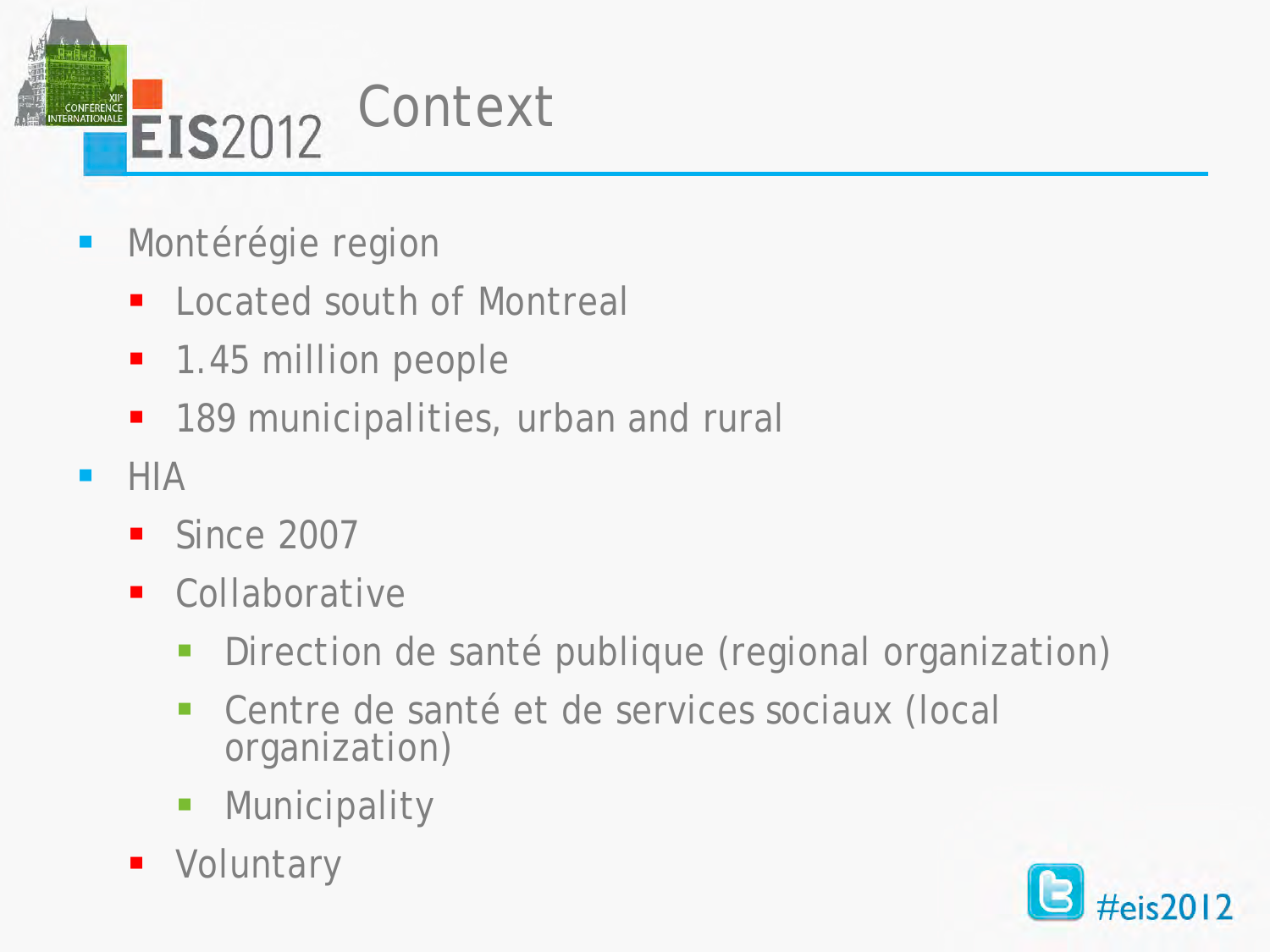

- **Interest municipal actors in submitting their** policy/project:
	- **Position the municipal action (policy/project)** with respect to the health and well-being of the municipality's population.
	- **Establish the importance of working to** promote health and to prevent diseases and injuries.

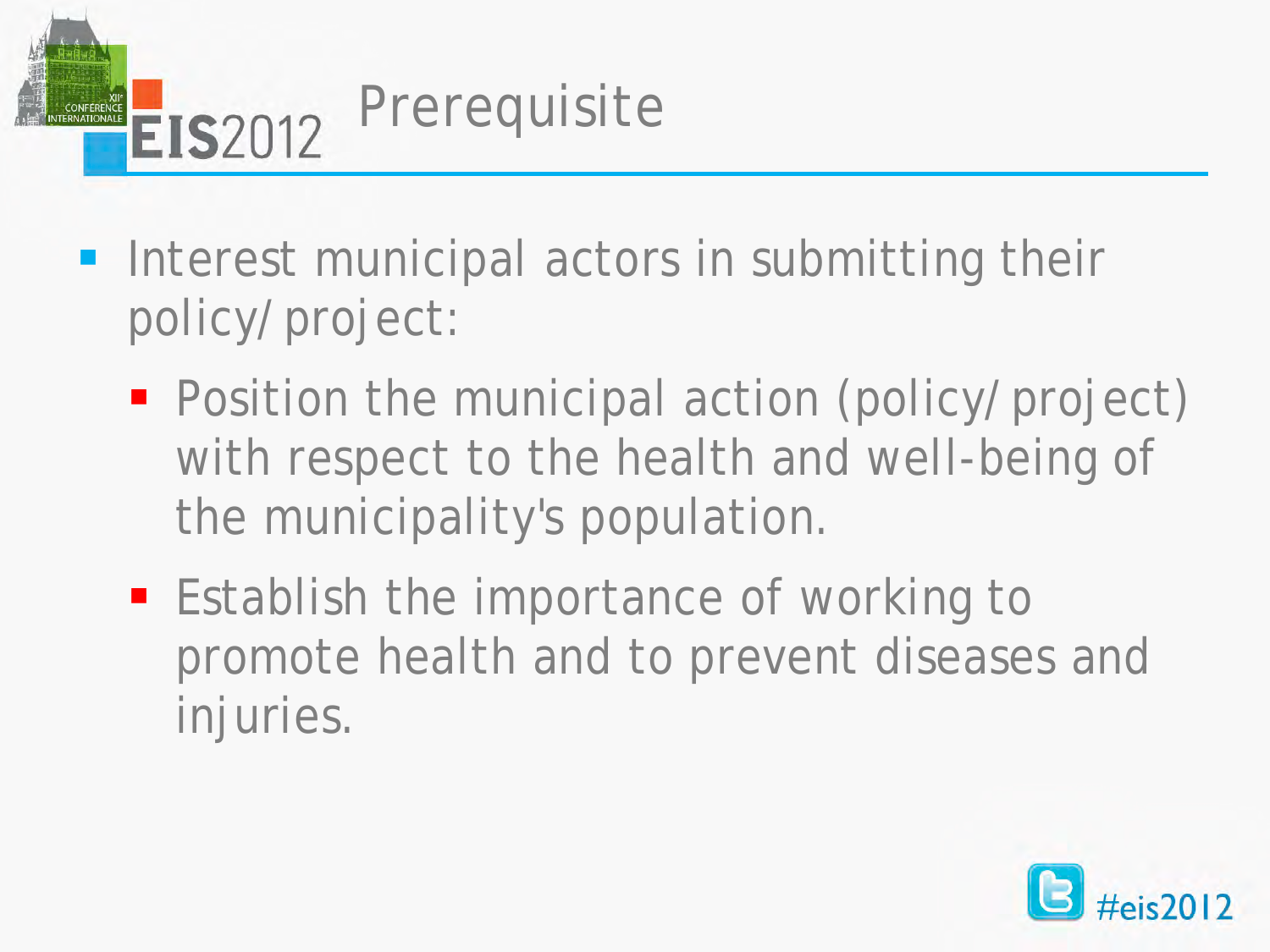

**Knowledge** transfer at the organizational level Raise awareness Inform **Influence** 

(KT)

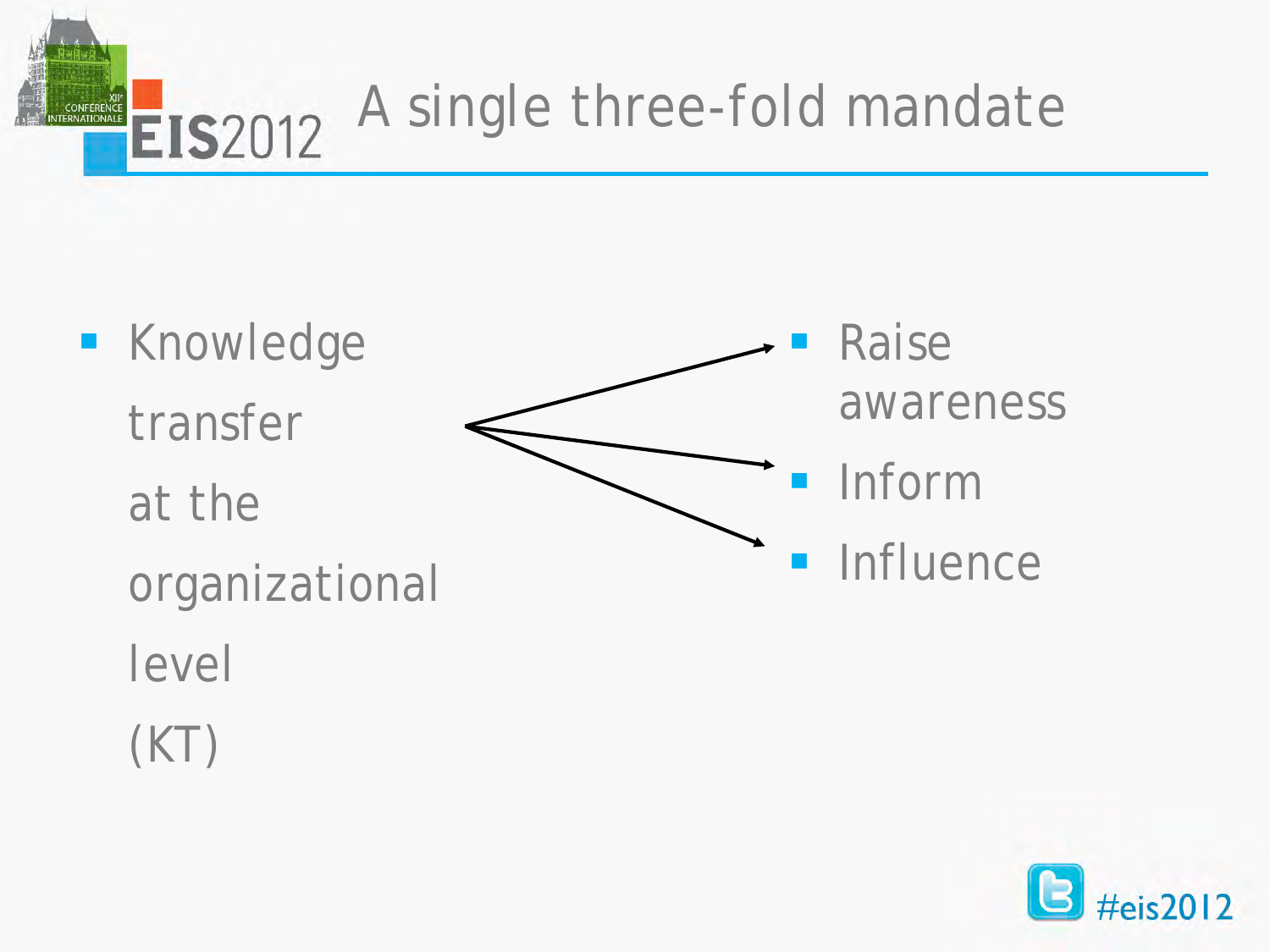From procedural to relational XII°<br>CONFÉRENCE<br>ERNATIONALE **EIS**2012

- **Develop a relationship of trust** 
	- **The Transparency of proposals and objectives** 
		- **Promote health and well-being**
	- **E** Complementarity of roles and knowledge
		- Win-win

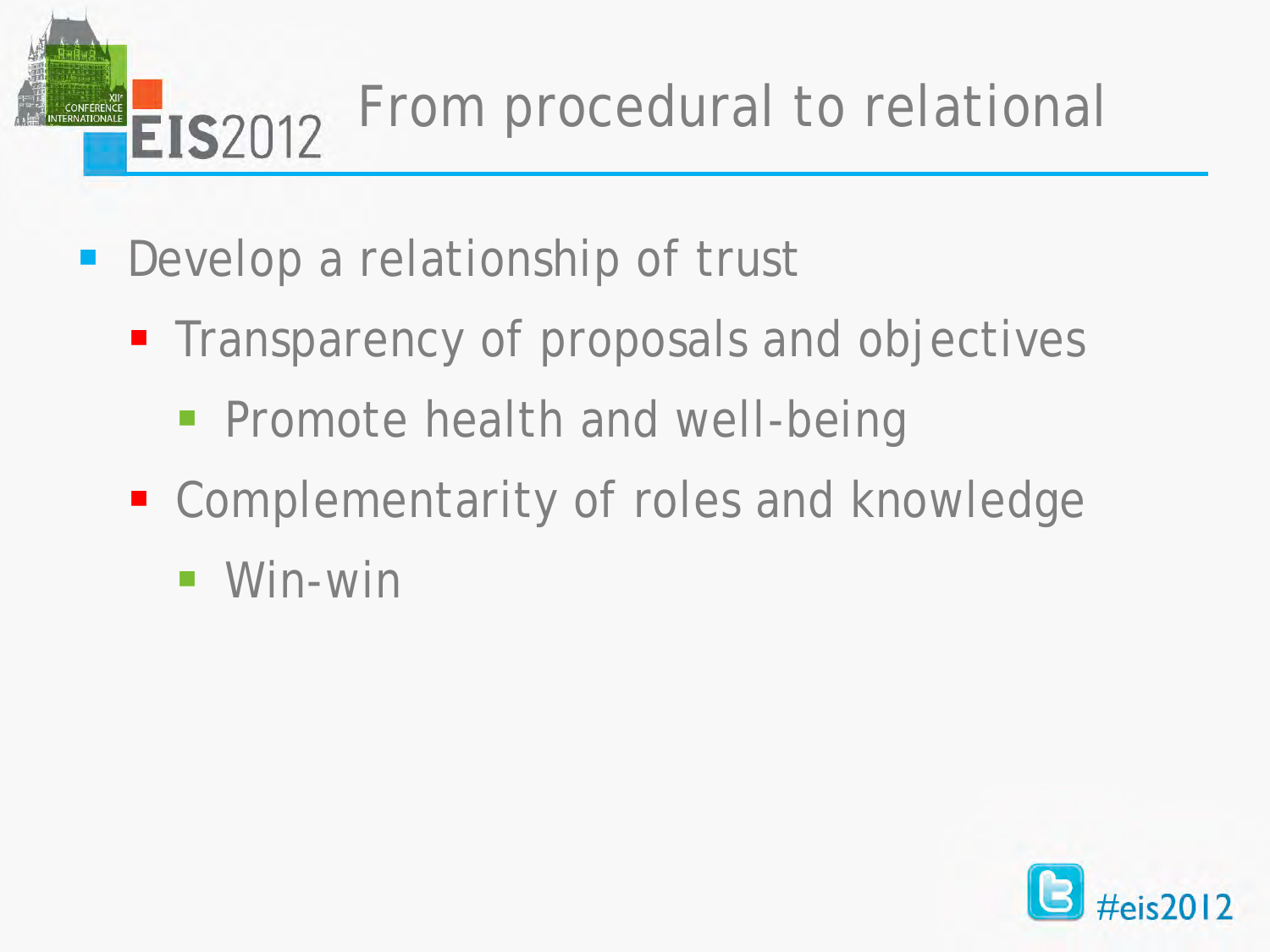

- **Encourage KT among the actors involved (HIA working** committee)
	- **Establish the** *new interests* of public health.

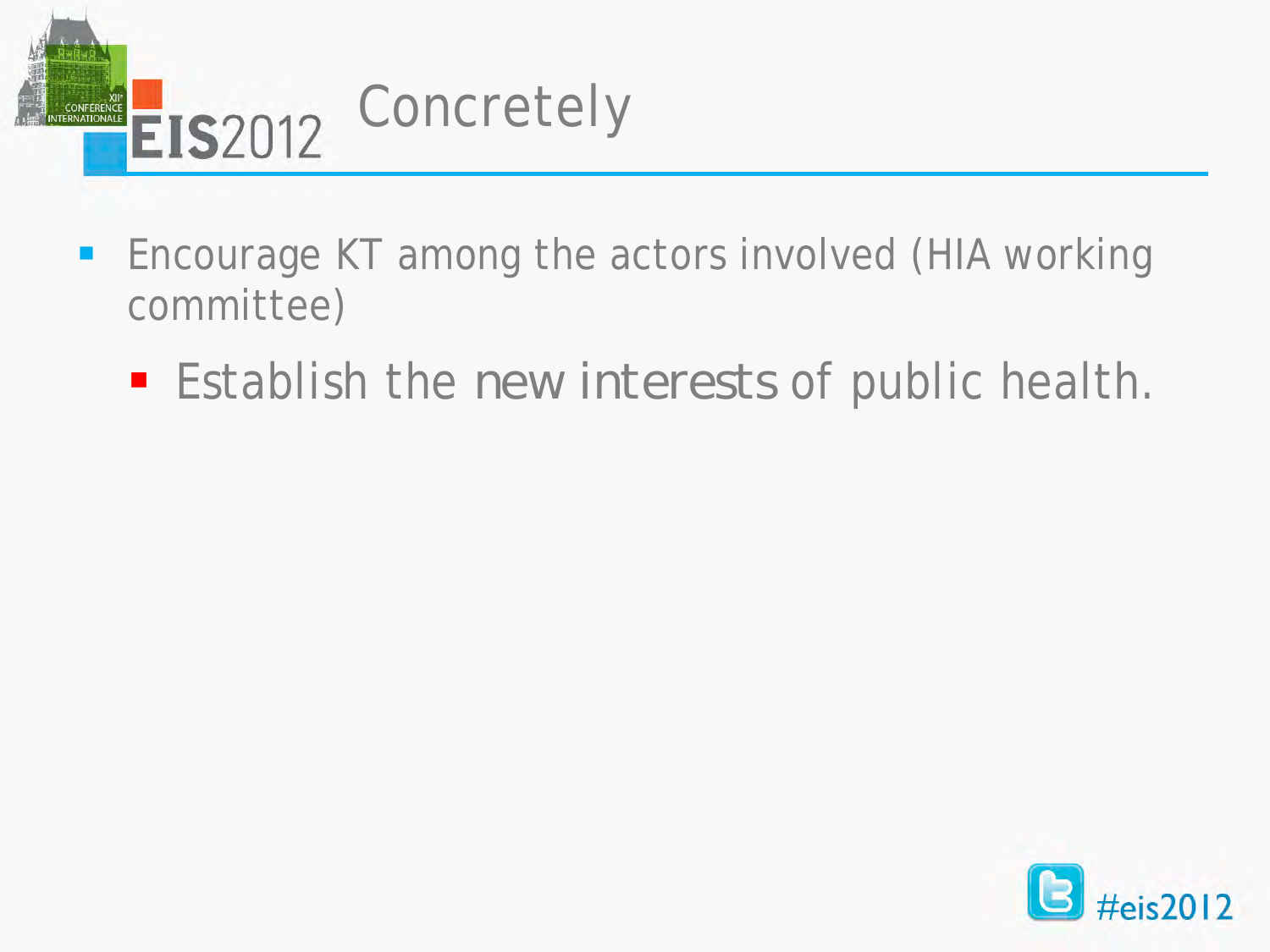

- **Municipalities are complex organizations** 
	- **Their decisions are rarely made by a single** person, but are rather the result of many interactions between many actors.

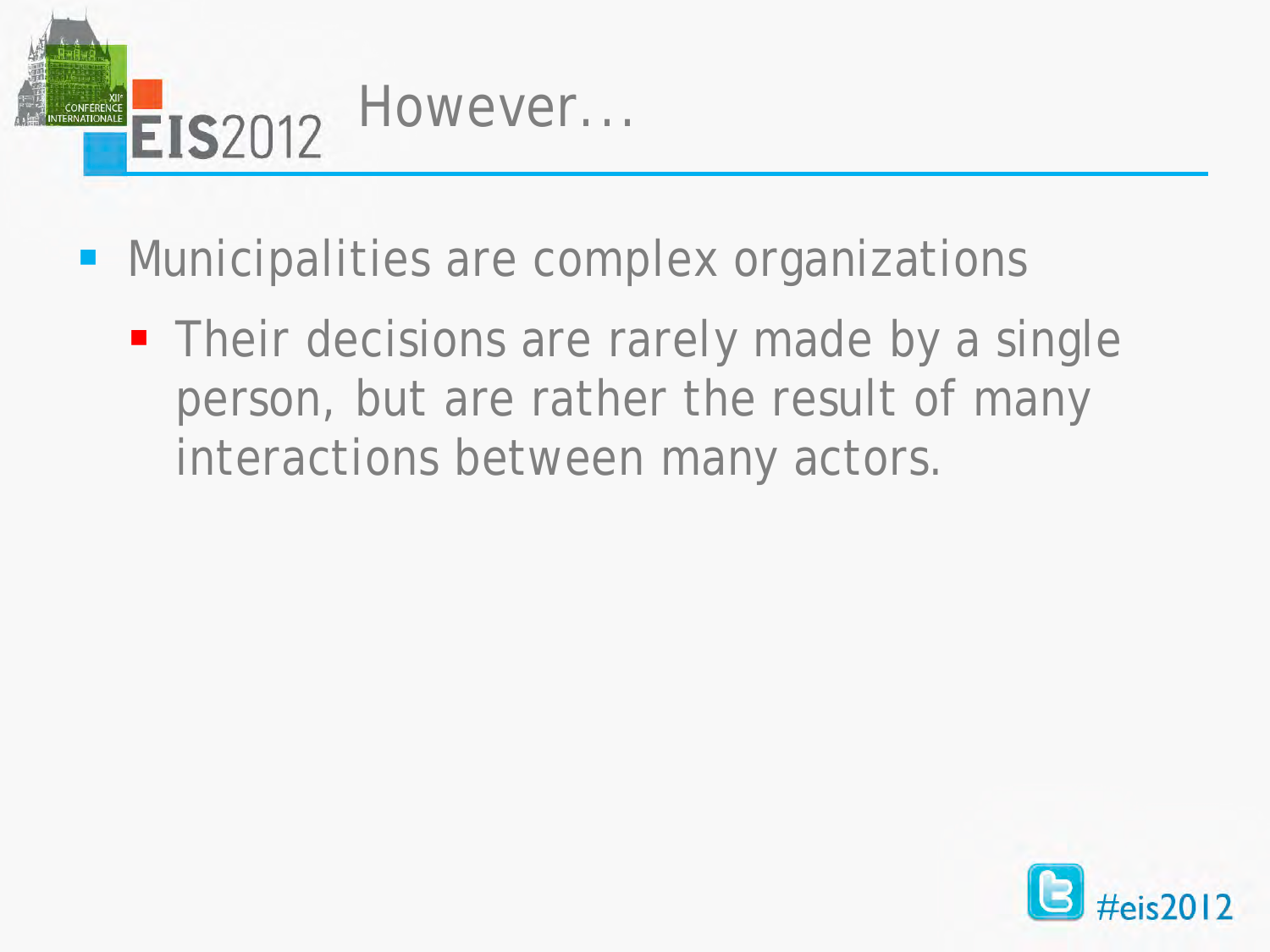

- Science is not a substitute for a policy
	- We are not engaged in **politics**, but we are investing effort in the area of **politics** to work toward improving a **policy** by trying to ensure, to the extent *possible*, that it promotes the health and well-being of the population.
	- Concurrence of interests and values (ideologies)

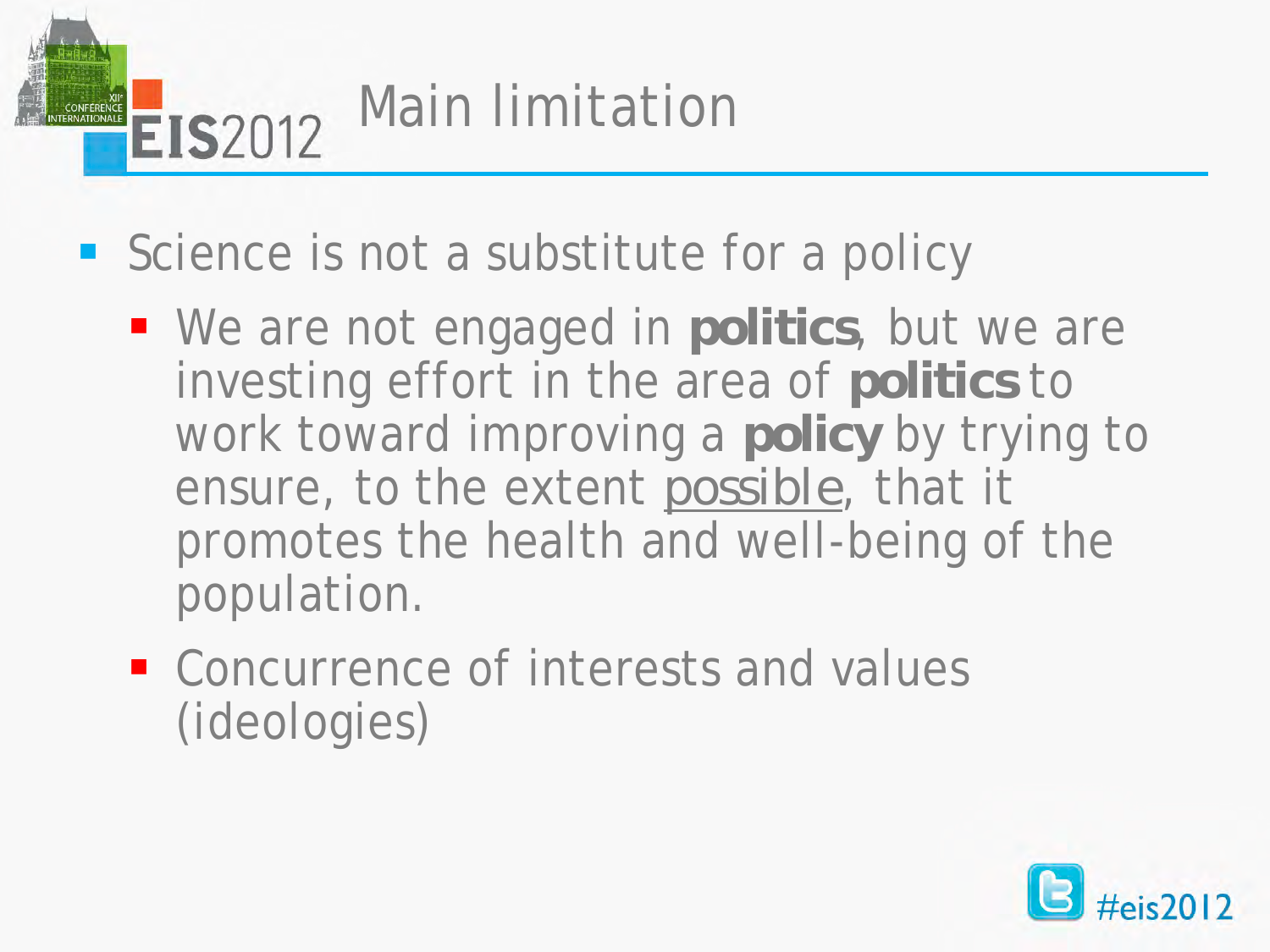

- **Keep in mind** 
	- $\blacksquare$  HIA  $\neq$  political activism
	- HIA = politics for a policy (policy politics)
- **Accept** 
	- $\blacksquare$  HIA  $\neq$  deciding for...
- **Respect** 
	- **Nunicipal sovereignty**

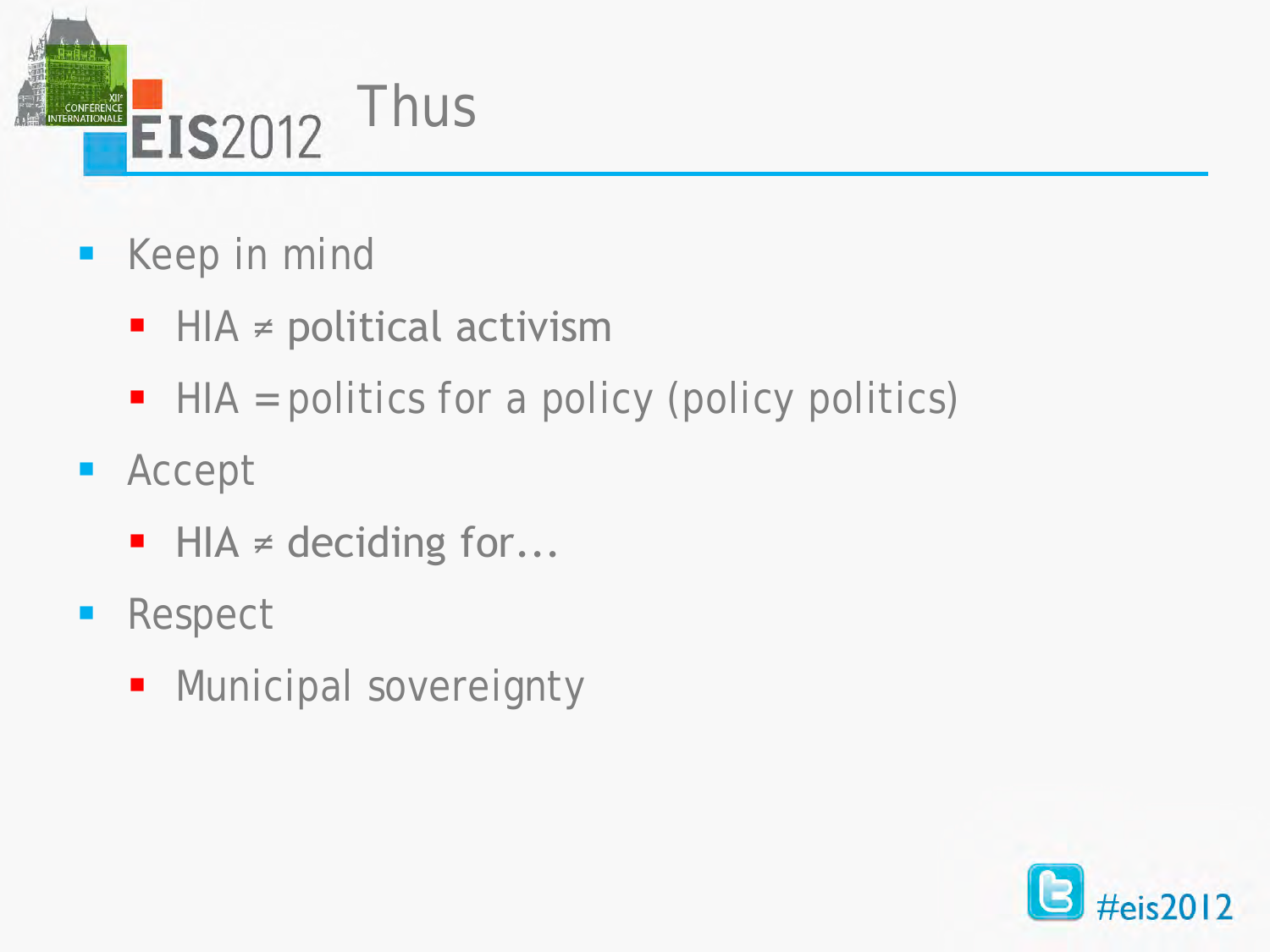

- **Propose a rationale based on health and well**being
- **Ensure maximum use of knowledge (including** recommendations):
	- **Relevance**
	- **Accessibility**
	- **Credibility**

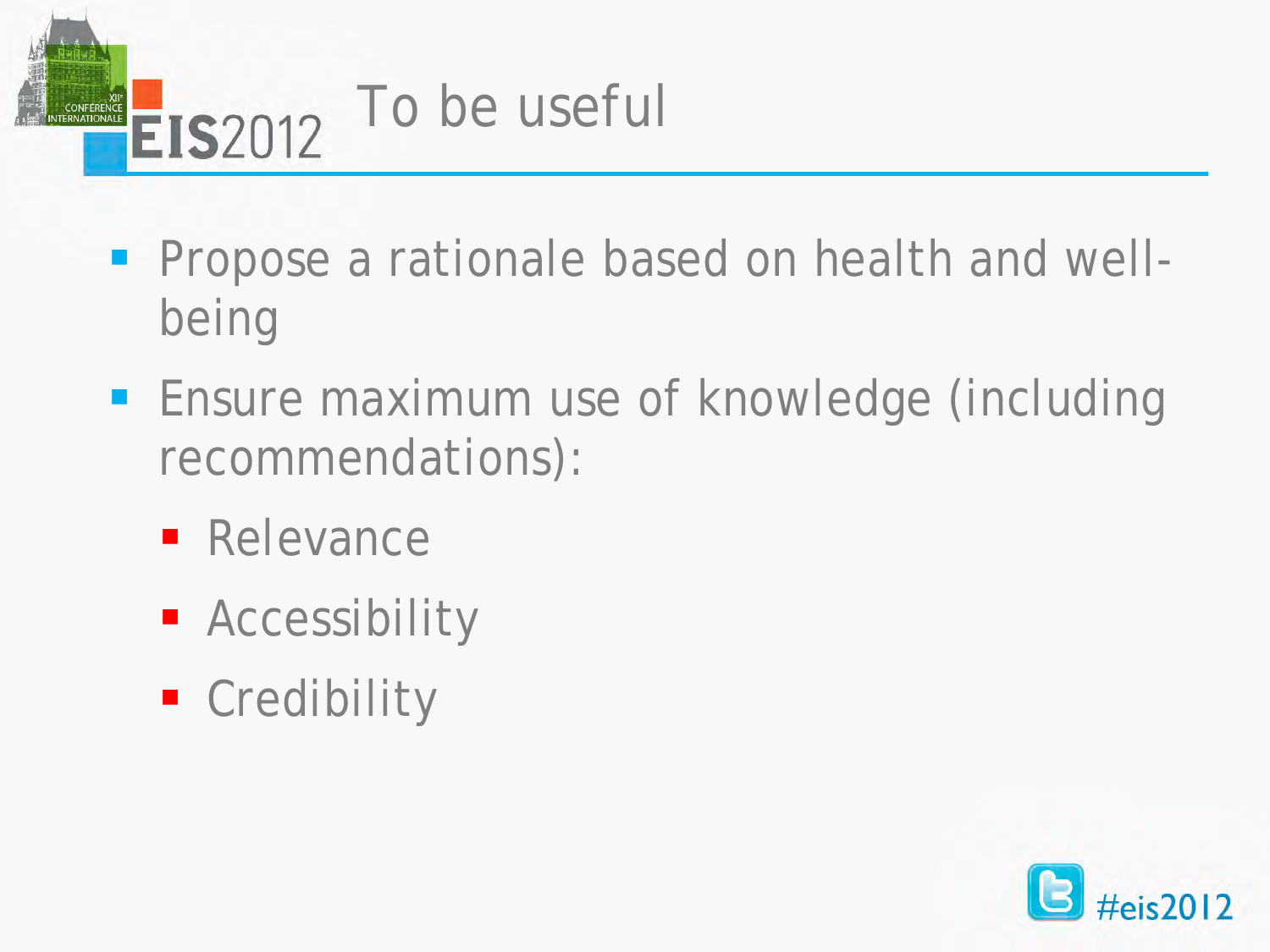

- **-** Appreciate collaborative HIA because of its potential to inform decision making, as long as:
	- The process includes reciprocal understanding of organizational objectives
	- Knowledge is adapted to their context
	- **Recommendations offer concrete solutions to** local problems